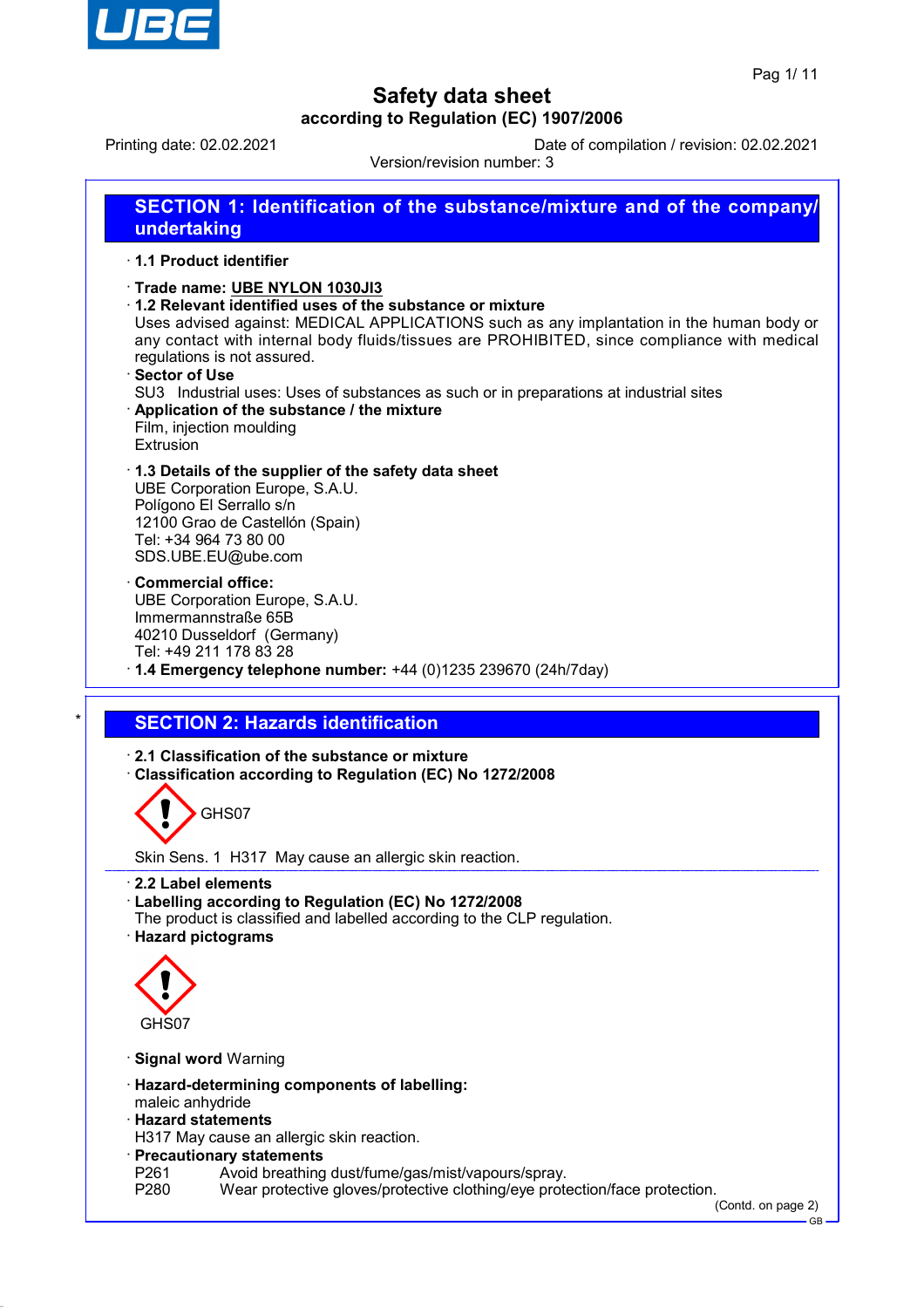

Printing date: 02.02.2021 Date of compilation / revision: 02.02.2021

Version/revision number: 3

**Trade name: UBE NYLON 1030JI3**

P333+P313 If skin irritation or rash occurs: Get medical advice/attention.

P302+P352 IF ON SKIN: Wash with plenty of water.

P362+P364 Take off contaminated clothing and wash it before reuse.

P501 Dispose of contents/container in accordance with local/regional/national/international regulations.

· **2.3 Other hazards**

· **Results of PBT and vPvB assessment**

· **PBT:** Not applicable.

· **vPvB:** Not applicable.

#### **SECTION 3: Composition/information on ingredients**

#### · **3.2 Chemical characterisation: Mixtures**

· **Description:** Mixture: consisting of the following components.

· **Dangerous components:** CAS: 3622-84-2 EINECS: 222-823-6 Reg.nr.: 01-2119486780-29-0000 N-butylbenzenesulphonamide (BBSA) Aquatic Chronic 3, H412  $< 15%$ CAS: 108-31-6 EINECS: 203-571-6 Reg.nr.: 01-2119472428-31-XXXX maleic anhydride Resp. Sens. 1, H334; STOT RE 1, H372 Skin Corr. 1B, H314; Eye Dam. 1, H318  $\langle \cdot \rangle$  Acute Tox. 4, H302; Acute Tox. 4, H332; Skin Sens. 1A, H317  $50.1%$ 

· **Additional information:** For the wording of the listed hazard phrases refer to section 16.

# **SECTION 4: First aid measures**

#### · **4.1 Description of first aid measures**

#### · **General information:**

Take affected persons out into the fresh air.

Seek medical treatment. Immediately remove any clothing soiled by the product.

· **After inhalation:**

If exposed to vapors from heating and molding material, remove to fresh air.

If symptoms, coughing and discomfort in nose and throat remain, get medical attention.

Supply fresh air and to be sure call for a doctor.

In case of unconsciousness place patient stably in side position for transportation.

#### · **After skin contact:**

If redness, itching or burning sensation develops, get medical attention.

After contact with the molten product, cool rapidly with cold water.

Do not pull solidified product off the skin.

Seek medical treatment.

Immediately wash with water and soap and rinse thoroughly.

#### · **After eye contact:**

Immediately flush exposed area with copious amounts of water for at least 15 minutes. If redness, itching or burning sensation develops, do not rub eyes and immediately get medical attention.

#### · **After swallowing:**

Rinse out mouth and then drink plenty of water.

Do not induce vomiting; call for medical help immediately.

(Contd. on page 3)

GB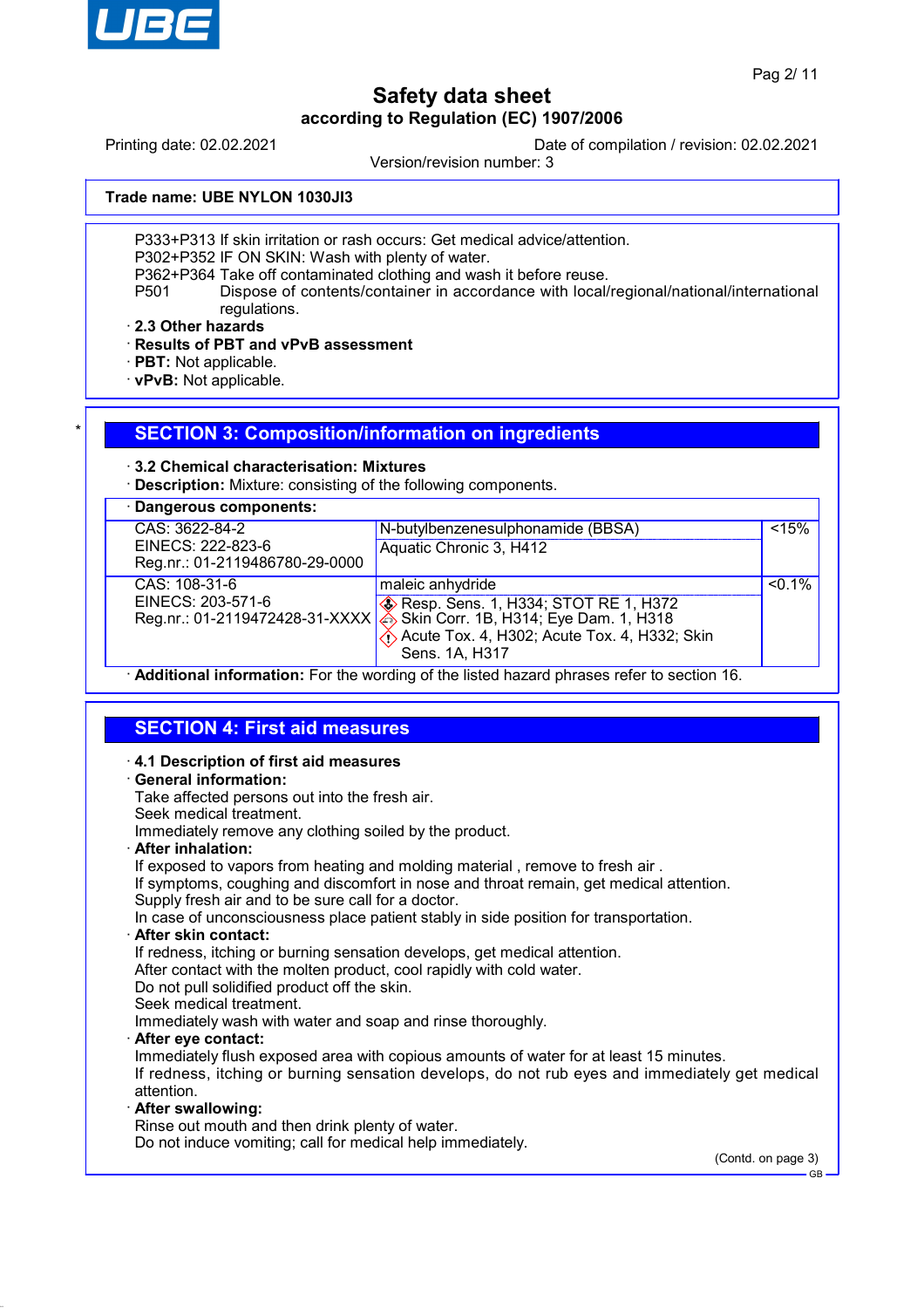

Printing date: 02.02.2021 Date of compilation / revision: 02.02.2021

Version/revision number: 3

**Trade name: UBE NYLON 1030JI3**

· **4.2 Most important symptoms and effects, both acute and delayed** At molten state, expected to cause burns to skin.

Irreversible dermatitis will occur if you do not wash affected skin immediately and thoroughly. · **4.3 Indication of any immediate medical attention and special treatment needed** Treatment: Treat according to symptoms (decontamination, vital functions), no known specific antidote.

### **SECTION 5: Firefighting measures**

- · **5.1 Extinguishing media**
- · **Suitable extinguishing agents: Water**

Fire-extinguishing powder

Carbon dioxide

Use fire extinguishing methods suitable to surrounding conditions.

- · **For safety reasons unsuitable extinguishing agents:** Not known
- · **5.2 Special hazards arising from the substance or mixture**

In case of fire, the following can be released: Carbon monoxide (CO)

Carbon Dioxide (CO2)

Under certain fire conditions, traces of other toxic gases cannot be excluded, e.g.:

Maleic anhydride Hydrogen cyanide (HCN)

Ammonia (NH3)

- · **5.3 Advice for firefighters**
- · **Protective equipment:**

Firefighters should wear appropriate protective equipment

Wear self-contained respiratory protective device.

· **Additional information** Cool endangered receptacles with water spray.

# **SECTION 6: Accidental release measures**

- · **6.1 Personal precautions, protective equipment and emergency procedures** Stop leak if you can do so without risk Remove combustible materials Ensure adequate ventilation Use personal protective equipment as indicated in paragraph 8
- · **6.2 Environmental precautions:** Do not allow to enter sewers/ surface or ground water.
- · **6.3 Methods and material for containment and cleaning up:** Sweep up to prevent slipping on polymer pellets

Send for recovery or disposal in suitable receptacles.

Dispose contaminated material as waste according to item 13.

· **6.4 Reference to other sections** See Section 7 for information on safe handling. See Section 8 for information on personal protection equipment. See Section 13 for disposal information.

# **SECTION 7: Handling and storage**

· **7.1 Precautions for safe handling** Keep away from foodstuffs, beverages and feed.

(Contd. on page 4)

GB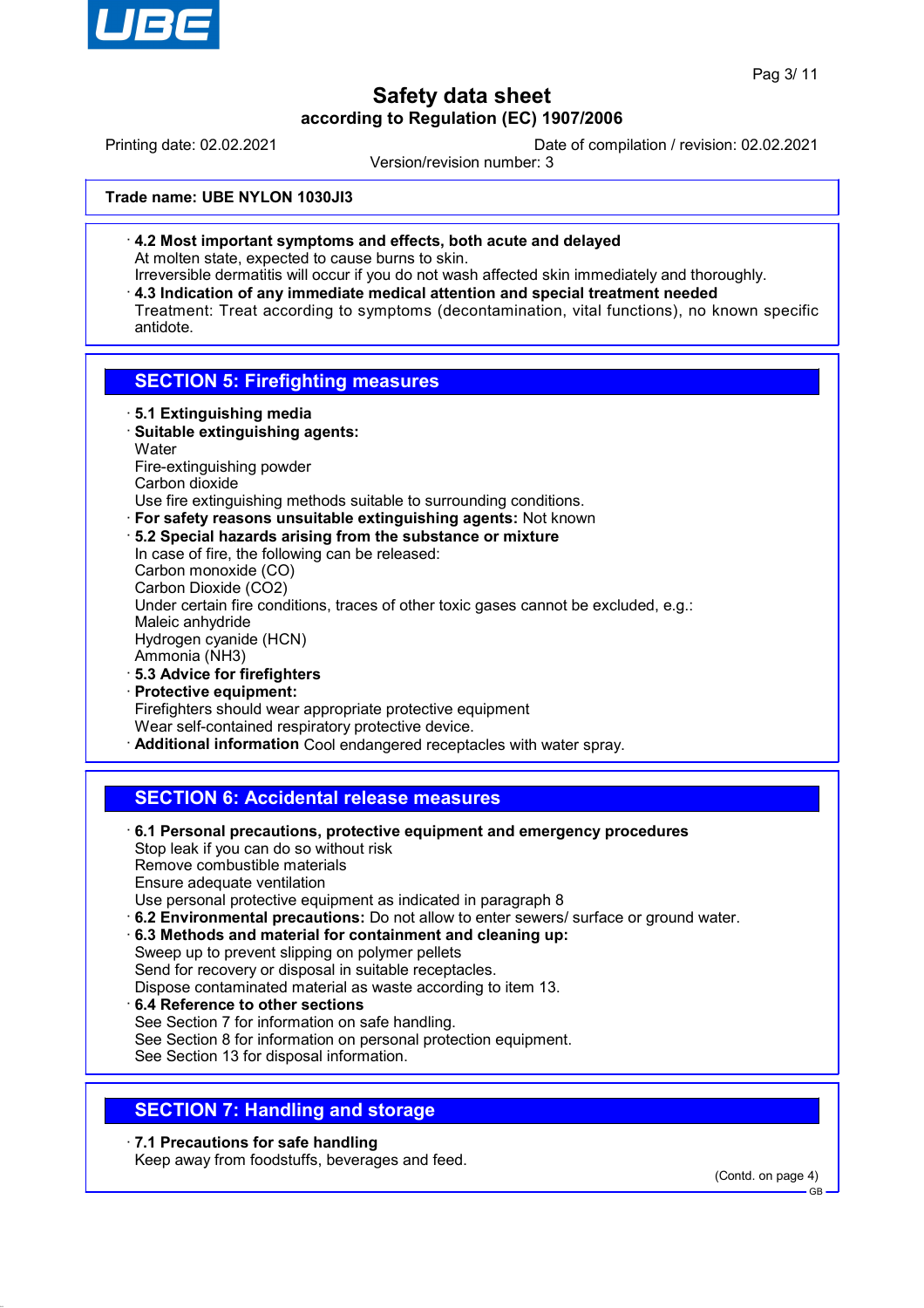

Printing date: 02.02.2021 Date of compilation / revision: 02.02.2021

Version/revision number: 3

**Trade name: UBE NYLON 1030JI3**

Do not eat, drink, smoke or sniff while working. Immediately remove all soiled and contaminated clothing

Wash hands before breaks and at the end of work.

Melted state:

Avoid skin contact with the liquefied material.

Avoid breathing dust/fume/vapours.

· **Information about fire - and explosion protection:** Protect against electrostatic charges.

- · **7.2 Conditions for safe storage, including any incompatibilities**
- · **Storage:**

· **Requirements to be met by storerooms and receptacles:** Store in cool, dry conditions in well sealed receptacles.

· **Information about storage in one common storage facility:** Not required.

· **Further information about storage conditions:** Protect from heat and direct sunlight.

· **7.3 Specific end use(s)**

No further relevant information available.

See item 1.2

# **SECTION 8: Exposure controls/personal protection**

· **Additional information about design of technical facilities:** Adequate ventilation should be maintained at handing. Additionally, local exhaust ventilation recommended at melting process.

#### · **8.1 Control parameters**

|                                                                                                   | Ingredients with limit values that require monitoring at the workplace:        |                                  |                                                                               |                   |                    |
|---------------------------------------------------------------------------------------------------|--------------------------------------------------------------------------------|----------------------------------|-------------------------------------------------------------------------------|-------------------|--------------------|
|                                                                                                   | 108-31-6 maleic anhydride                                                      |                                  |                                                                               |                   |                    |
| WEL (Great Britain) Short-term value: 3 mg/m <sup>3</sup><br>Long-term value: 1 mg/m <sup>3</sup> |                                                                                |                                  |                                                                               |                   |                    |
|                                                                                                   |                                                                                | Sen                              |                                                                               |                   |                    |
| <b>DNEL</b> (workers)                                                                             |                                                                                |                                  |                                                                               |                   |                    |
|                                                                                                   |                                                                                |                                  | 3622-84-2 N-butylbenzenesulphonamide (BBSA)                                   |                   |                    |
|                                                                                                   | Inhalative DNEL (Long-term exposure $-$ systemic effects) 2.5 mg/m3            |                                  |                                                                               |                   |                    |
|                                                                                                   | <b>DNEL</b> (general population)                                               |                                  |                                                                               |                   |                    |
|                                                                                                   |                                                                                |                                  | 3622-84-2 N-butylbenzenesulphonamide (BBSA)                                   |                   |                    |
| Oral                                                                                              |                                                                                | DNEL(Systemic effects-Long-term) |                                                                               | 0.26 mg/Kg bw/day |                    |
|                                                                                                   | Inhalative   DNEL (Systemic effects-Long-term exposure) 0.45 mg/m <sup>3</sup> |                                  |                                                                               |                   |                    |
| <b>PNECs</b>                                                                                      |                                                                                |                                  |                                                                               |                   |                    |
|                                                                                                   | 3622-84-2 N-butylbenzenesulphonamide (BBSA)                                    |                                  |                                                                               |                   |                    |
|                                                                                                   | PNEC(fresh water)<br>0.037 mg/L                                                |                                  |                                                                               |                   |                    |
| PNEC (marine water)                                                                               |                                                                                | 0.0037 mg/L                      |                                                                               |                   |                    |
| PNEC (intermittent release)                                                                       |                                                                                | $0.37$ mg/L                      |                                                                               |                   |                    |
| PNEC (soil)<br>0.091 mg/kg d.w                                                                    |                                                                                |                                  |                                                                               |                   |                    |
| PNEC (STP)                                                                                        |                                                                                |                                  | 60 mg/L                                                                       |                   |                    |
|                                                                                                   |                                                                                | PNEC (Sediment (freshwater))     | 0.563 mg/Kg sed                                                               |                   |                    |
|                                                                                                   |                                                                                |                                  | PNEC (sediment (marine water)) 0.056 mg/kg sed                                |                   |                    |
|                                                                                                   |                                                                                |                                  | Additional information: The lists valid during the making were used as basis. |                   |                    |
|                                                                                                   |                                                                                |                                  |                                                                               |                   | (Contd. on page 5) |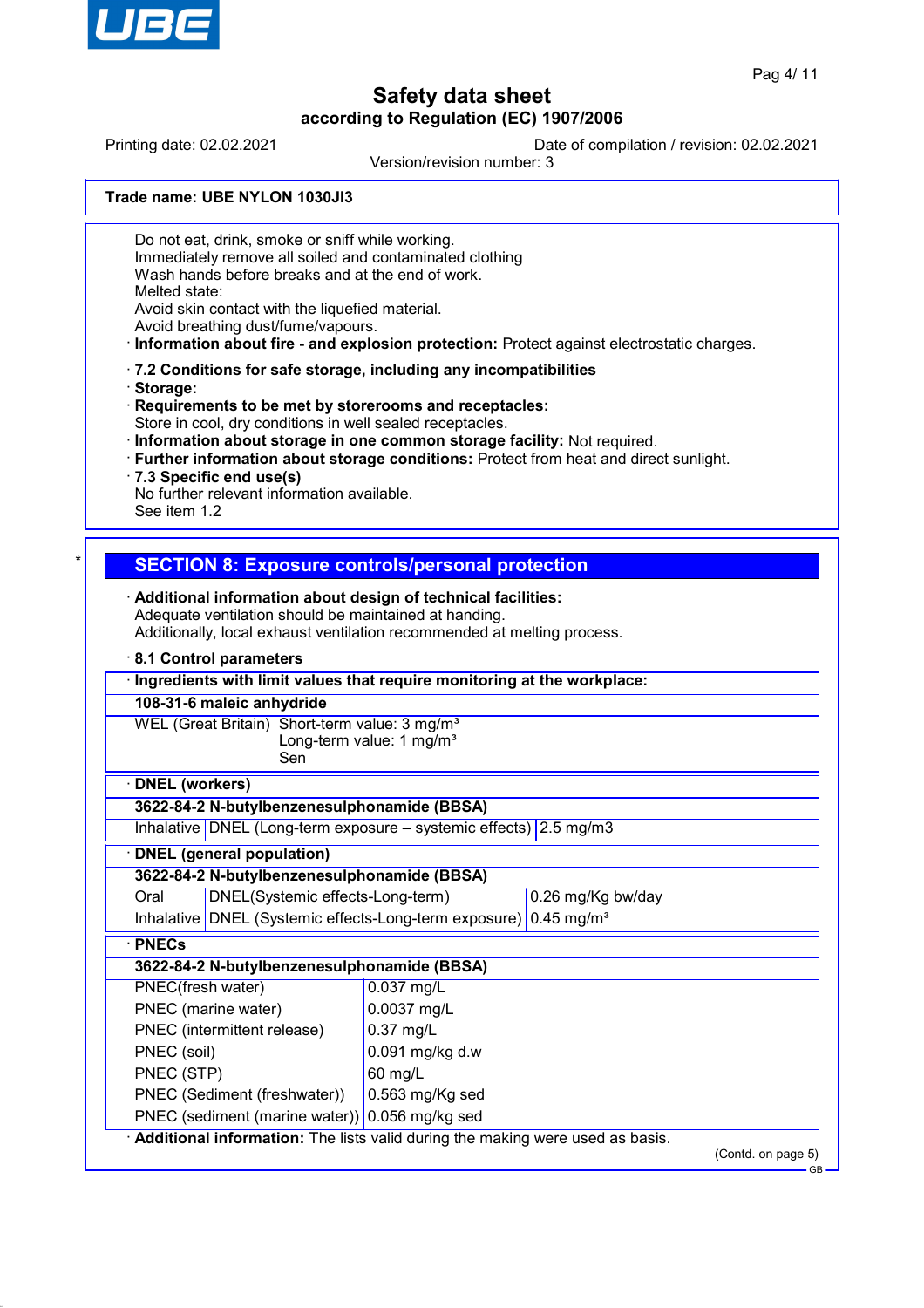

# **Safety data sheet**

**according to Regulation (EC) 1907/2006** Printing date: 02.02.2021 Date of compilation / revision: 02.02.2021 Version/revision number: 3 **Trade name: UBE NYLON 1030JI3** · **8.2 Exposure controls** · **Personal protective equipment:** · **General protective and hygienic measures:** Immediately remove all soiled and contaminated clothing Wash hands before breaks and at the end of work. In accordance with Directive 89/686/EEC on personal protective equipment The usual precautionary measures are to be adhered to when handling chemicals. · **Respiratory protection:** Not necessary if room is well-ventilated. Unnecessary under normal processing Use suitable respiratory protective device in case of insufficient ventilation. Filter A/P2 In case of brief exposure or low pollution use respiratory filter device. In case of intensive or longer exposure use self-contained respiratory protective device. · **Protection of hands:** Use protective gloves according to EN 374 Molten state: At treating hot polymer or molding process, heat resistant gloves should be required. Protective gloves Heat protection gloves The glove material has to be impermeable and resistant to the product/ the substance/ the preparation. Selection of the glove material on consideration of the penetration times, rates of diffusion and the degradation · **Material of gloves** Butyl rubber, BR Recommended thickness of the material:  $\geq 1.5$ mm mm Break time: >480 min The selection of the suitable gloves does not only depend on the material, but also on further marks of quality and varies from manufacturer to manufacturer. · **Eye protection:** Safety glasses with side-shields (frame goggles) (e.g. EN 166) Safety goggles should be worn. At treating hot polymer or molten polymer, face shield should be recommended. Skin and body protection: Protective work clothing Molten state:

- Heat-resistant protective clothing
- · **Limitation and supervision of exposure into the environment**
- Prevent the material from spreading into the environment.

(Contd. on page 6)

GB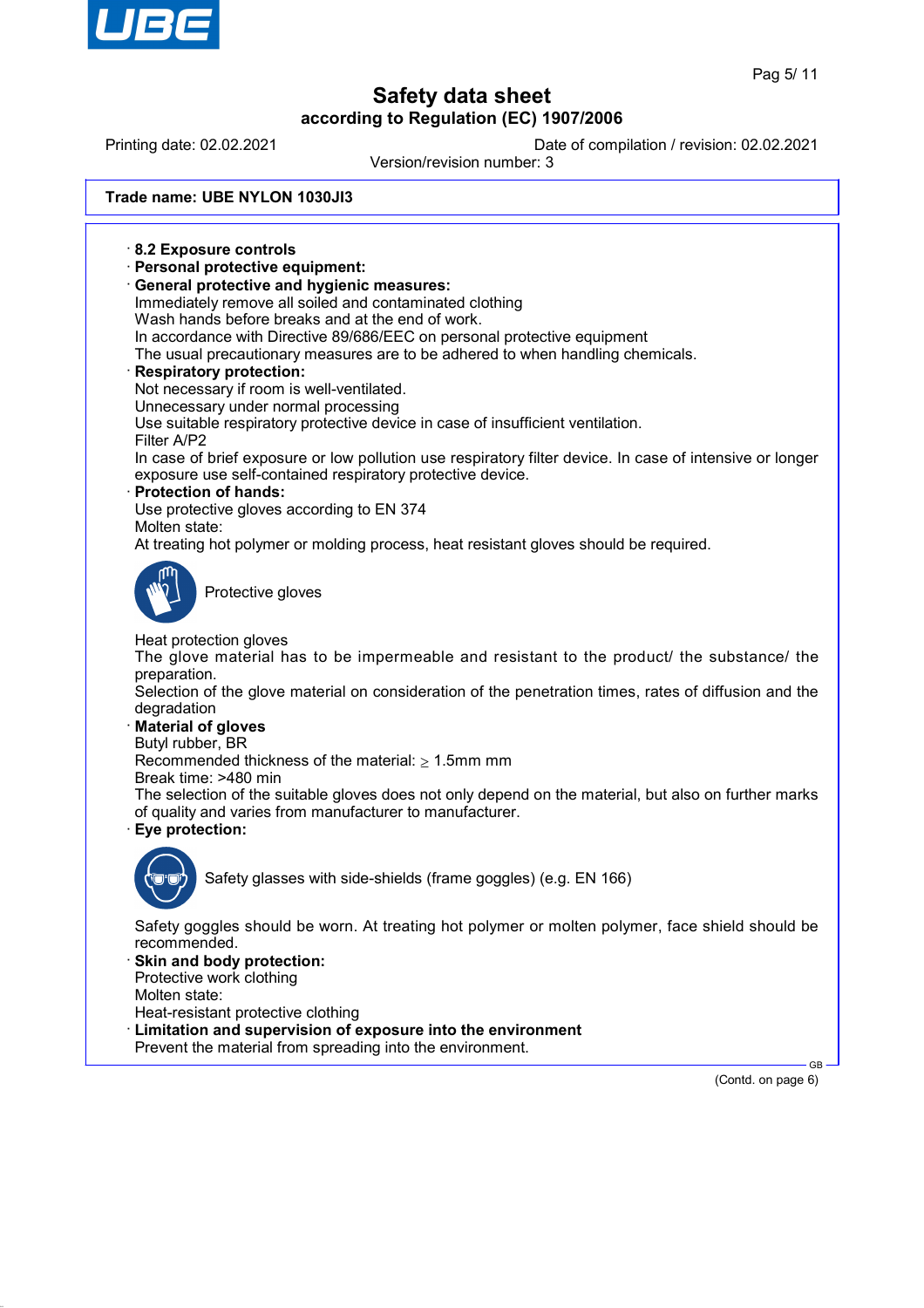

Printing date: 02.02.2021 Date of compilation / revision: 02.02.2021

Version/revision number: 3

**Trade name: UBE NYLON 1030JI3**

|                                                                                                         | <b>SECTION 9: Physical and chemical properties</b>                                                                                   |  |  |
|---------------------------------------------------------------------------------------------------------|--------------------------------------------------------------------------------------------------------------------------------------|--|--|
| 9.1 Information on basic physical and chemical properties<br><b>General Information</b>                 |                                                                                                                                      |  |  |
| · Appearance:<br>Form:<br>Colour:<br>· Odour:<br>Odour threshold:                                       | <b>Pellets</b><br>White<br>Light<br>Not applicable                                                                                   |  |  |
| · pH-value:                                                                                             | 7.5-8.5 (BBSA)<br>Not applicable because it is a solid mixture                                                                       |  |  |
| Change in condition<br><b>Melting point/freezing point:</b><br>Initial boiling point and boiling range: | -30 $°C$ (BBSA)<br>Not determined for mixture.<br>314 °C (a 1013 hPa (BBSA))                                                         |  |  |
| · Flash point:                                                                                          | >200 °C (Closed cup (BBSA))                                                                                                          |  |  |
| · Flammability (solid, gas):                                                                            | Product is not flammable<br><b>BBSA:</b><br>Product is not flammable.                                                                |  |  |
| · Ignition temperature                                                                                  | Not determined for mixture.                                                                                                          |  |  |
| Decomposition temperature:                                                                              | Not determined for mixture.                                                                                                          |  |  |
| · Auto-ignition temperature:                                                                            | Not determined for mixture.<br>BBSA:<br>No exam necessary because the flash point goes<br>above 200 °C.                              |  |  |
| <b>Explosive properties:</b>                                                                            | Product does not present an explosion hazard.                                                                                        |  |  |
| <b>Explosion limits:</b><br>Lower:<br>Upper:<br><b>Oxidising properties</b>                             | Product does not present an explosion hazard.<br>Product does not present an explosion hazard.<br>Not oxidising. (BBSA)              |  |  |
| Vapour pressure at 20 °C:                                                                               | 0.0397 mPa (BBSA)                                                                                                                    |  |  |
| Density:<br>Relative density at 20 °C<br><b>Vapour density</b><br><b>Evaporation rate</b>               | $1.15$ g/cm <sup>3</sup> (BBSA)<br>Not applicable because it is a solid mixture<br>Not applicable because it is a solid mixture      |  |  |
| · Solubility in / Miscibility with<br>water:                                                            | Not miscible or difficult to mix.                                                                                                    |  |  |
| · Partition coefficient: n-octanol/water at 20 °C: 2.05 log POW (BBSA)                                  |                                                                                                                                      |  |  |
| · Viscosity:<br>Dynamic at 20 °C:<br>Kinematic:<br>· 9.2 Other information<br>· Molecular mass          | 180 mPas (BBSA)<br>Not applicable because it is a solid mixture<br>No further relevant information available.<br>(BBSA): 213,3 g/mol |  |  |

(Contd. on page 7)

GB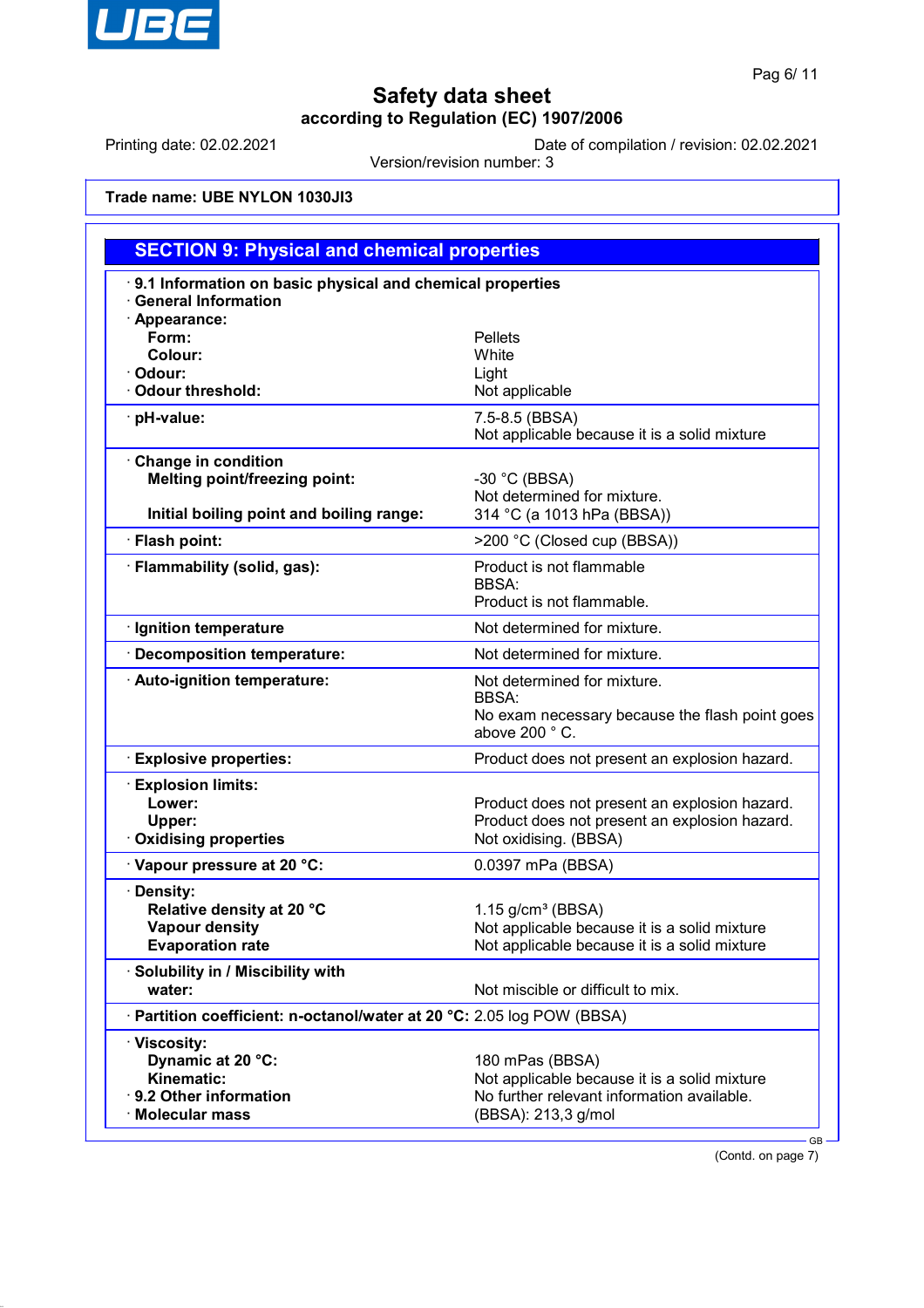

Printing date: 02.02.2021 Date of compilation / revision: 02.02.2021

Version/revision number: 3

**Trade name: UBE NYLON 1030JI3**

## **SECTION 10: Stability and reactivity**

- · **10.1 Reactivity**
- As BBSA: Thermal decomposition can lead to the escape of irritating gases and vapours.
- · **10.2 Chemical stability** The product is stable if stored and handled as prescribed/indicated
- · **Thermal decomposition / conditions to be avoided:**
- Stable at environment temperature.

No decomposition if used and stored according to specifications.

- · **10.3 Possibility of hazardous reactions** No dangerous reactions known.
- · **10.4 Conditions to avoid** Avoid heat, flames, sparks and other sources of ignition.
- Avoid high temperature
- · **10.5 Incompatible materials:** Oxidizing agents, acids, bases and reactive agents.
- · **10.6 Hazardous decomposition products:**
- Carbon monoxide
- Carbon dioxide

Hydrogen cyanide (prussic acid)

- Ammonia
- · **Additional information:**

As BBSA: On burning: release of toxic and corrosive gases/vapours (sulphur oxides).

# **SECTION 11: Toxicological information**

#### · **11.1 Information on toxicological effects**

· **Acute toxicity** Based on available data, the classification criteria are not met.

# · **LD/LC50 values relevant for classification:**

**3622-84-2 N-butylbenzenesulphonamide (BBSA)**

| Oral   | LD50 | $\vert$ 2,070 mg/kg (rat)  |
|--------|------|----------------------------|
| Dermal | LDS0 | $\vert$ >2,000 mg/kg (rat) |

Inhalative LC50/4 h  $>4.066$  mg/l (rat)

### **108-31-6 maleic anhydride**

| Oral   | LD50 | $1,090$ mg/kg (rat)                    |
|--------|------|----------------------------------------|
| Dermal | LD50 | $2,620$ mg/kg (rabbit)                 |
|        |      | Inhalative LC50/4 h $>4.35$ mg/l (rat) |

### · **Primary irritant effect:**

· **Skin corrosion/irritation** Mixture: Based on available data, the classification criteria are not met. Components: BBSA: Not classified with the available data. Maleic Anhydride: Species: rabbit Result: corrosive · **Serious eye damage/irritation** Mixture: Based on available data, the classification criteria are not met. Components: BBSA: Not classified with the available data. Maleic Anhydride:

(Contd. on page 8)

GB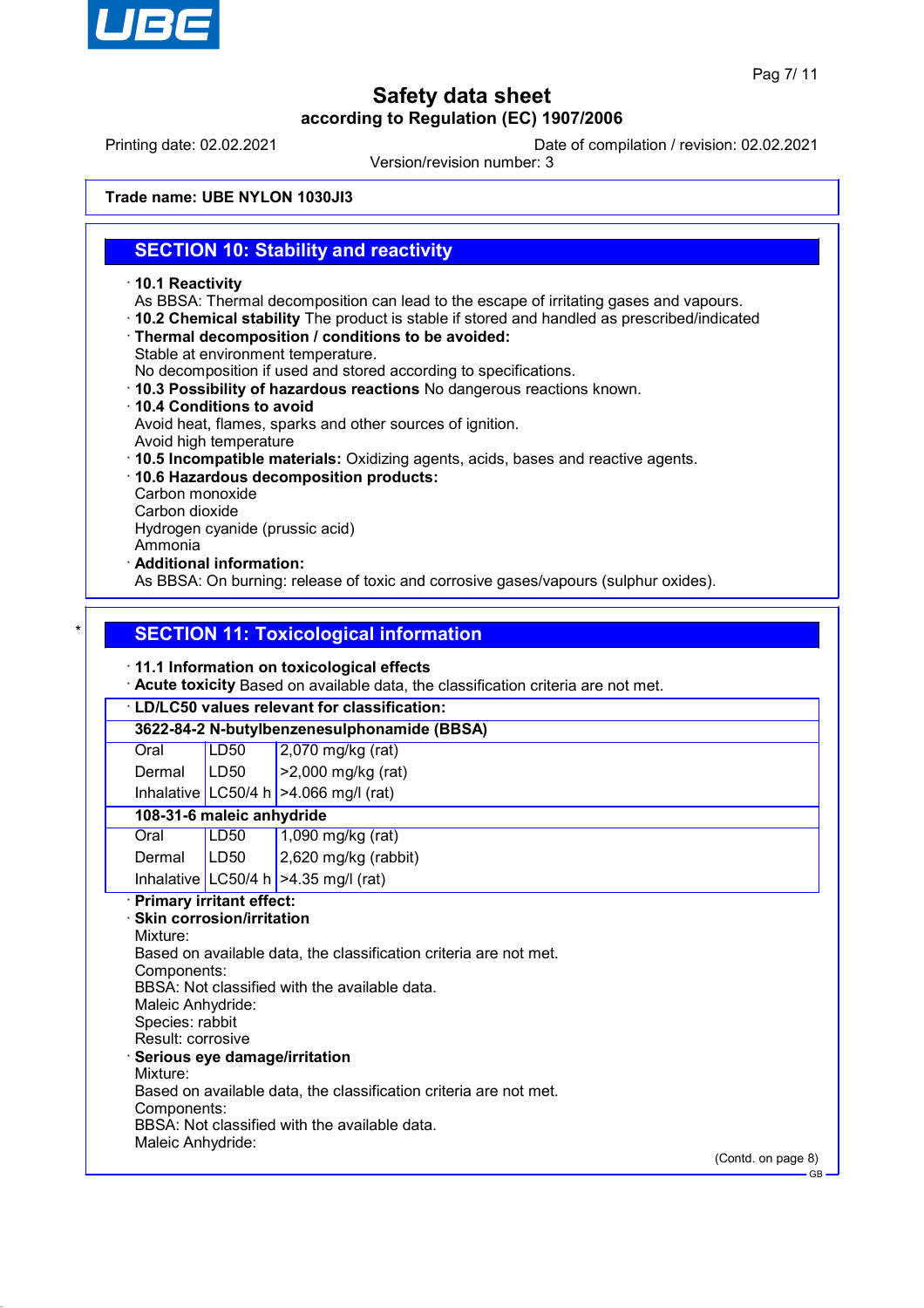

Printing date: 02.02.2021 Date of compilation / revision: 02.02.2021

Version/revision number: 3

|  | Trade name: UBE NYLON 1030JI3 |  |
|--|-------------------------------|--|
|  |                               |  |

Species: rabbit Result: corrosive · **Respiratory or skin sensitisation** May cause an allergic skin reaction. · **Repeated dose toxicity** Components: Maleic Anhydride: Route of exposure: inhalation Target organs: respiratory system Assessment: The substance is classified as specific target organ toxicant, repeated exposure, category 1. **3622-84-2 N-butylbenzenesulphonamide (BBSA)** Oral NOEL 52 mg/kg (rat female) (90 dias) 52 mg/kg (rat male) (90 dias) Dermal NOAEL >1,000 mg/kg bw/day (rat) (28 dias) · **CMR effects (carcinogenity, mutagenicity and toxicity for reproduction)** · **Germ cell mutagenicity** Based on available data, the classification criteria are not met. · **Carcinogenicity** Based on available data, the classification criteria are not met. · **Reproductive toxicity** Based on available data, the classification criteria are not met. · **STOT-single exposure** Based on available data, the classification criteria are not met. · **STOT-repeated exposure** Based on available data, the classification criteria are not met. · **Aspiration hazard** Based on available data, the classification criteria are not met. **SECTION 12: Ecological information** · **12.1 Toxicity** · **Aquatic toxicity:** Mixture: No further relevant information available. Components: BBSA: Harmful to aquatic organisms with long lasting effects. **3622-84-2 N-butylbenzenesulphonamide (BBSA)** EC50(72h) 49 mg/L (Selenastrum capricornutum) LC50 (96 h)  $|>$ 38 mg/l (Danio rerio) EC50 (48 h) 56 mg/l (daphnia magna) **108-31-6 maleic anhydride** NOEC(21d) 10 mg/L (daphnia magna) EC50(72h) 74.35 mg/L (Pseudokirchnerella subcapitata) EC50 77 mg/l /21d (daphnia magna) LC50 (96 h) 75 mg/l (Oncorhynchus mykiss) EC50 (48 h)  $|42.81 \text{ mg/}$  (daphnia magna) · **12.2 Persistence and degradability**

Mixture: No further relevant information available. Components:

BBSA:

Not easily biodegradable

Maleic Anhydride:

(Contd. on page 9)

GB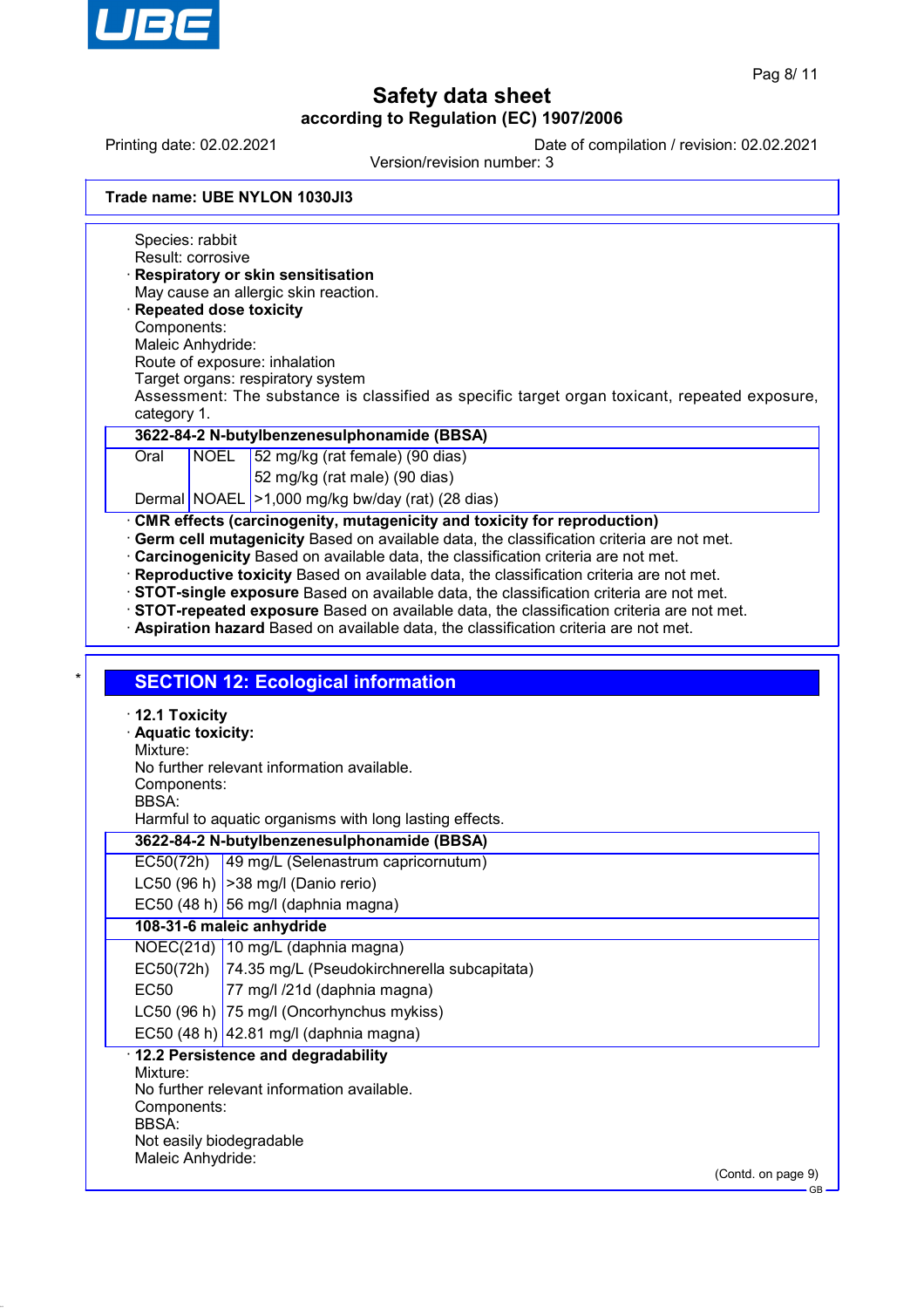

GB

# **Safety data sheet according to Regulation (EC) 1907/2006**

Printing date: 02.02.2021 Date of compilation / revision: 02.02.2021

Version/revision number: 3

**Trade name: UBE NYLON 1030JI3**

Easily biodegradable: 93%. After 11 days.

· **12.3 Bioaccumulative potential**

Mixture:

No further relevant information available.

Components:

BBSA: log Pow=2.01 (20-25ºC) No indication of bio-accumulation potential Maleic Anhydride:

Low potential based on the log Kow

log Pow:-2.61 (20 ºC)

· **12.4 Mobility in soil** No further relevant information available.

- · **12.5 Results of PBT and vPvB assessment**
- · **PBT:** Not applicable.
- · **vPvB:** Not applicable.

· **12.6 Other adverse effects** No further relevant information available.

# **SECTION 13: Disposal considerations**

#### · **13.1 Waste treatment methods**

· **Recommendation**

Chemical residues generally count as special waste

Must not be disposed together with household garbage. Do not allow product to reach sewage system.

Disposal must be made according to official regulations.

#### · **Uncleaned packaging:**

· **Recommendation:**

Packaging may contain residues of the product and should be treated accordingly. Disposal must be made according to official regulations.

| <b>SECTION 14: Transport information</b>                                                      |                             |                     |
|-----------------------------------------------------------------------------------------------|-----------------------------|---------------------|
| $\cdot$ 14.1 UN-Number<br>· ADR, IMDG, IATA                                                   | Not applicable              |                     |
| 14.2 UN proper shipping name<br>· ADR, IMDG, IATA                                             | Not applicable              |                     |
| 14.3 Transport hazard class(es)                                                               |                             |                     |
| · ADR, ADN, IMDG, IATA<br>· Class                                                             | Not applicable              |                     |
| 14.4 Packing group<br>· ADR, IMDG, IATA                                                       | Not applicable              |                     |
| 14.5 Environmental hazards:<br>$\cdot$ Marine pollutant:                                      | No.                         |                     |
| 14.6 Special precautions for user                                                             | Not applicable.             |                     |
| 14.7 Transport in bulk according to Annex II<br>of Marpol and the IBC Code<br>Not applicable. |                             |                     |
| · Transport/Additional information:                                                           | Not classification assigned |                     |
|                                                                                               |                             | (Contd. on page 10) |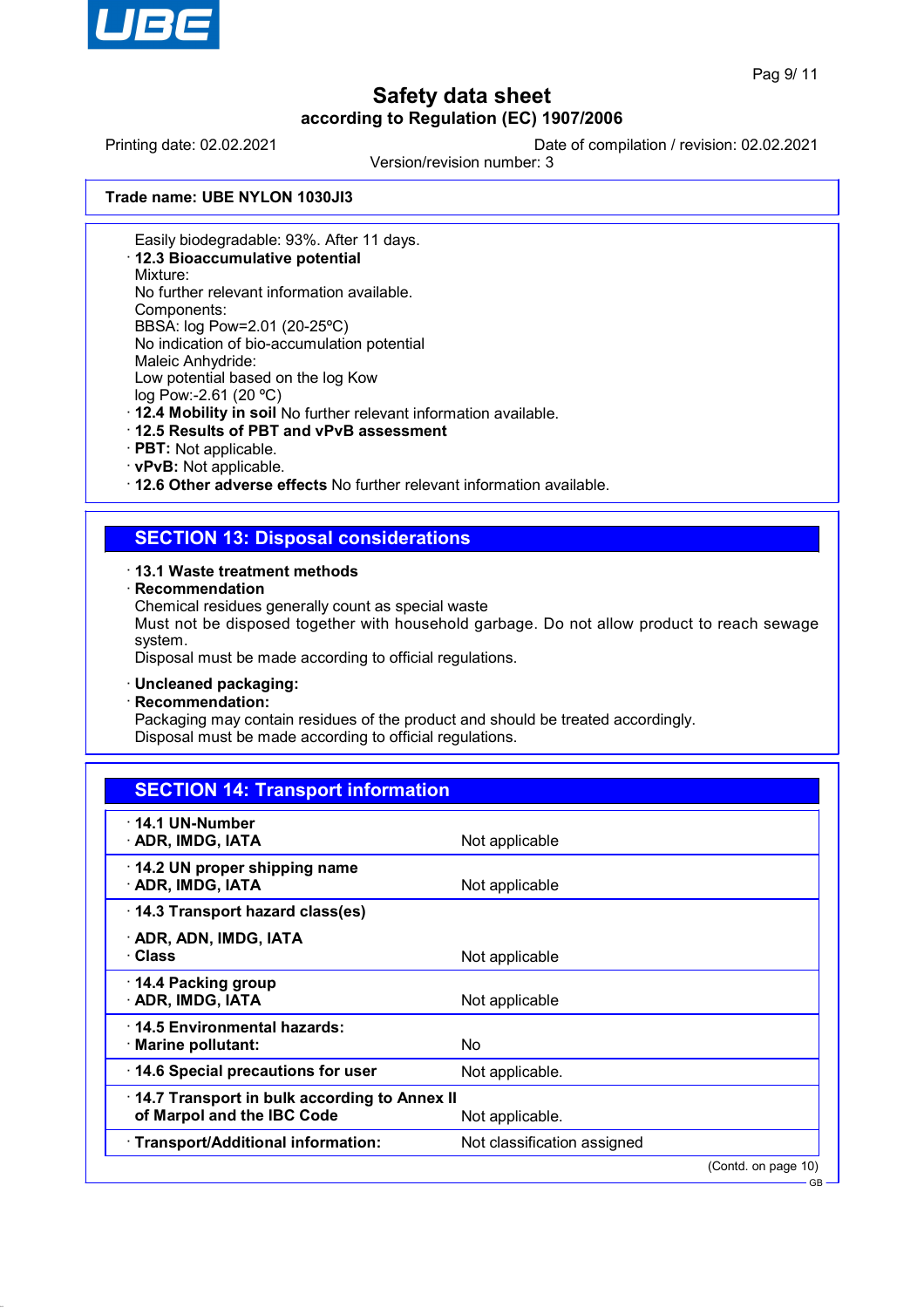

Printing date: 02.02.2021 Date of compilation / revision: 02.02.2021

Version/revision number: 3

**Trade name: UBE NYLON 1030JI3**

**UN "Model Regulation":** Not applicable

# **SECTION 15: Regulatory information**

- · **15.1 Safety, health and environmental regulations/legislation specific for the substance or mixture**
- · **Directive 2012/18/EU**
- · **Named dangerous substances ANNEX I** None of the ingredients is listed.
- · **15.2 Chemical safety assessment:**
- For the mixture:

A Chemical Safety Assessment has not been carried out.

# **SECTION 16: Other information**

This information is based on our present knowledge. However, this shall not constitute a guarantee for any specific product features and shall not establish a legally valid contractual relationship.

#### · **Relevant phrases**

- H302 Harmful if swallowed.
- H314 Causes severe skin burns and eye damage.
- H317 May cause an allergic skin reaction.
- H318 Causes serious eye damage.
- H332 Harmful if inhaled.
- H334 May cause allergy or asthma symptoms or breathing difficulties if inhaled.
- H372 Causes damage to organs through prolonged or repeated exposure.
- H412 Harmful to aquatic life with long lasting effects.

#### · **Training hints**

Specific training of workers to comply with the requirements specified in the Safety Data Sheet is required.

#### · **Classification according to Regulation (EC) No 1272/2008**

-Physico-chemical hazards: the classification of the mixture has been done based on tests.

-Health hazards: the classification of the mixture has been done based on information of ingredients.

-Environment hazards: the classification of the mixture has been done based on information of ingredients.

#### · **Department issuing SDS:** Product Liability group

- · **Contact:** Contact with business unit for any issue related to the safety data sheet
- · **Abbreviations and acronyms:**

ADR: Accord européen sur le transport des marchandises dangereuses par Route (European Agreement concerning the International Carriage of Dangerous Goods by Road) IMDG: International Maritime Code for Dangerous Goods

- IATA: International Air Transport Association
- GHS: Globally Harmonised System of Classification and Labelling of Chemicals
- EINECS: European Inventory of Existing Commercial Chemical Substances
- ELINCS: European List of Notified Chemical Substances
- CAS: Chemical Abstracts Service (division of the American Chemical Society)
- DNEL: Derived No-Effect Level (REACH)
- PNEC: Predicted No-Effect Concentration (REACH)
- LC50: Lethal concentration, 50 percent
- LD50: Lethal dose, 50 percent
- PBT: Persistent, Bioaccumulative and Toxic vPvB: very Persistent and very Bioaccumulative
- Acute Tox. 4: Acute toxicity oral Category 4
- Skin Corr. 1B: Skin corrosion/irritation Category 1B
- Eye Dam. 1: Serious eye damage/eye irritation Category 1

(Contd. on page 11)